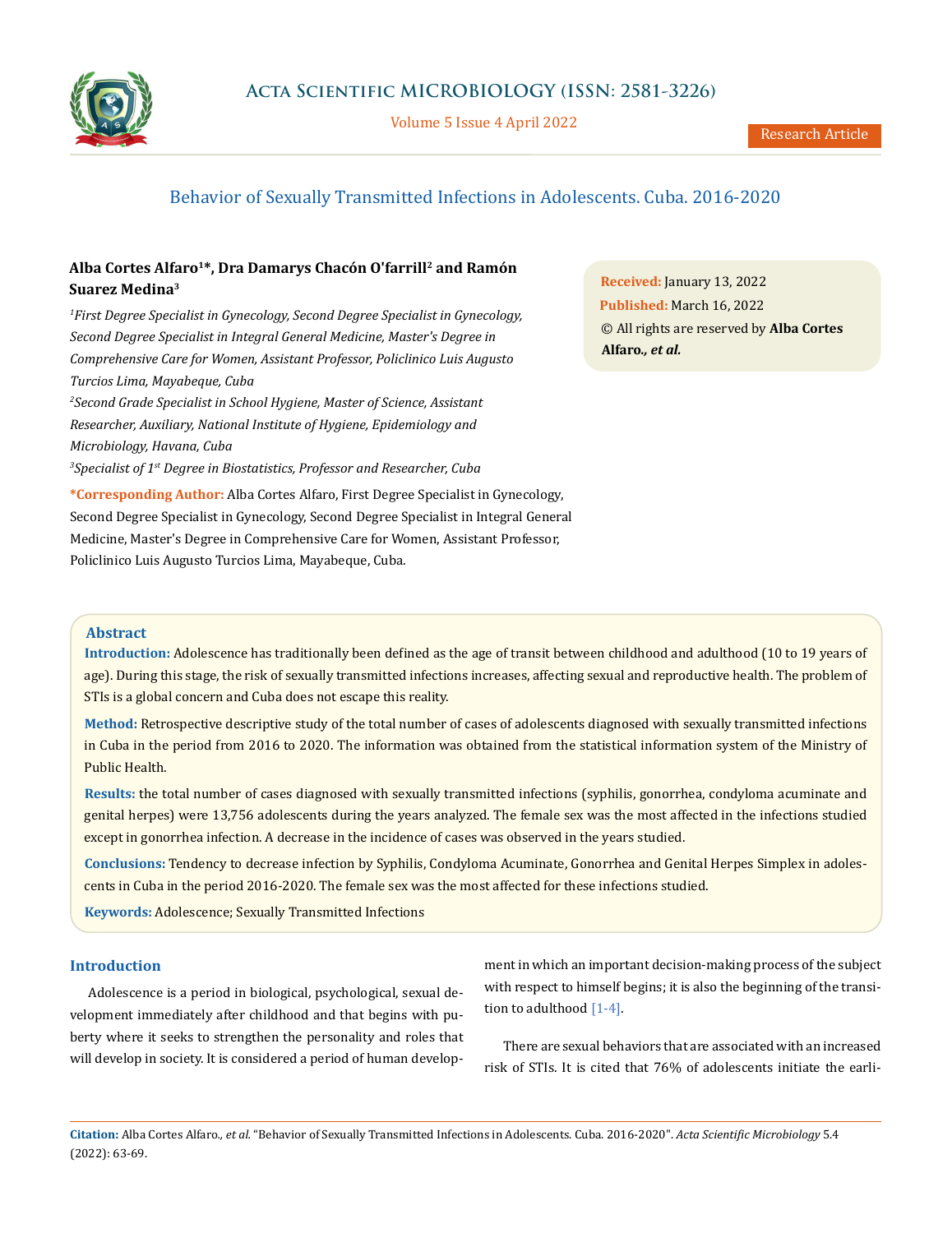est sexual relations, with 16 years or less; the existence of many sexual partners or a sexual partner who has many sexual partners; frequency of having occasional sex with unknown partners could occur; poco knowledge and presence of myths about contraceptive methods (MAC), Other risk factors relate to deficiencies in education about responsible sexual behavior in schools, the community and at home, especially in dysfunctional families [5-7].

WHO estimated 333 million new cases of curable [sexually trans](http://www.monografias.com/trabajos15/enfermedad-sexual/enfermedad-sexual.shtml)[mitted diseases](http://www.monografias.com/trabajos15/enfermedad-sexual/enfermedad-sexual.shtml) in people aged 15 to 49 years. In the U.S., 15 million people are infected with one or more STIs annually. In [Latin](http://www.monografias.com/trabajos/planificacion/planificacion.shtml)  [America](http://www.monografias.com/trabajos/planificacion/planificacion.shtml) and the Caribbean, between 35 and 40 million cases were infected with more than 100,000 average infections per day. In relation to HIV, in the world about 38.6 million people suffer from it; of them 10.3 million are young people aged 15 to 24 years, 42% were recently infected. On the other hand, 50% of new infections, almost 6,000 daily, occur in young people. If a sex analysis is done, it can be seen that it infects an increasing number of women, and at significantly younger ages than in the case of men  $[8-13]$ .

In Cuba, around 50,000 cases of STIs are reported annually. Among the most common are blenorrhagia, syphilis, non-gonococcal urethritis, condyloma acuminate, trichomoniasis, genital herpes simplex and HIV/AIDS [13].

The current situation of Sexually Transmitted Infections and HIV/AIDS in the world is in a new era of hope. After sustained efforts to contain the devastation of communities and regions threatened by the disease, a new stage of coping opens today aimed at achieving a definitive end to the HIV epidemic and the control of STIs [14].

The present study is carried out with the aim of exploring the behavior of sexually transmitted infections in adolescents as a vulnerable group and exposed to risk in order to continue working towards their control.

#### **Methods**

A retrospective descriptive study was conducted where sexually transmitted infections such as syphilis, Gonorrhea, Condyloma acuminate and genital herpes simplex are exposed in the period 2016 to 2020 in the adolescent population.

The source of information was obtained from the Statistical Information System of Notifiable Diseases (EDO) of the Ministry of Public Health of Cuba. The results are presented in the form of tables and graphs.

#### **Analysis of the Results**

Table 1 shows the incidence of syphilis according to the 2016- 2020 course with a total of 3741 cases. The year 2017 was the one with the highest number of reports with 875, as of this year the trend was to decrease, with 2020 being the one with the lowest report with 621 cases. As for sex, it can be seen that the female sex is the most affected both among the group of 10-14 and those of 15 to 19 years.

| Year  |             | $10 - 14$ |               |               |             | $15 - 19$ |               |               |              |       |
|-------|-------------|-----------|---------------|---------------|-------------|-----------|---------------|---------------|--------------|-------|
|       | <b>Male</b> |           | <b>Female</b> |               | <b>Male</b> |           | <b>Female</b> |               | <b>Total</b> |       |
|       | No.         | $\%$      | No.           | $\frac{0}{0}$ | No.         | $\%$      | No.           | $\frac{0}{0}$ | No.          | $\%$  |
| 2016  | 16          | 2,1       | 35            | 4,5           | 267         | 34,6      | 454           | 58,8          | 772          | 20,6  |
| 2017  | 7           | 0,8       | 45            | 5,1           | 295         | 33,7      | 528           | 60,3          | 875          | 23,4  |
| 2018  | 13          | 1,7       | 33            | 4,2           | 239         | 30,6      | 495           | 63,5          | 780          | 20,9  |
| 2019  | 8           | 1,2       | 24            | 3,5           | 234         | 33,8      | 427           | 61,6          | 693          | 18,5  |
| 2020  | 6           | 1,0       | 28            | 4,5           | 200         | 32,2      | 387           | 62,3          | 621          | 16,6  |
| Total |             |           |               |               |             |           |               |               | 3741         | 100,0 |

**Table 1**: Syphilis behavior by age and year. 2016-2020.

Table 2 and Graph 1 show the decreasing trend of Condyloma acuminate from 2016 with a slight peak in 2018, although with alarming figures of a total of 6081 in them. Ages 15 to 19 reported the most of this STI.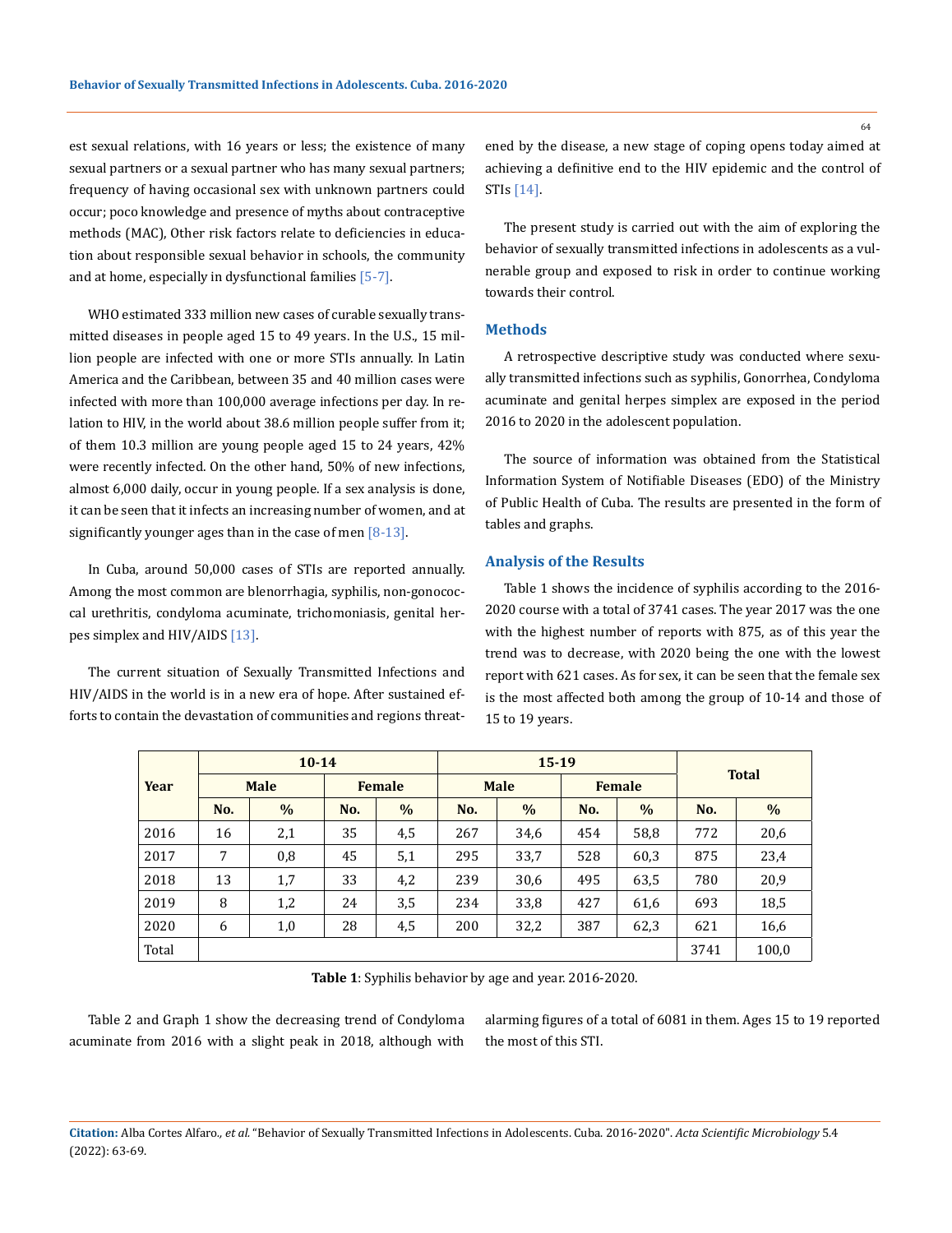|       |                              | $10 - 14$     |     |             |     | $15 - 19$     | <b>Total</b> |      |      |       |
|-------|------------------------------|---------------|-----|-------------|-----|---------------|--------------|------|------|-------|
| Year  | <b>Male</b><br><b>Female</b> |               |     | <b>Male</b> |     | <b>Female</b> |              |      |      |       |
|       | No.                          | $\frac{0}{6}$ | No. |             | No. | $\%$          | No.          |      | No.  | $\%$  |
| 2016  | 15                           | 1,2           | 61  | 4,8         | 412 | 32,3          | 786          | 61,7 | 1274 | 21,0  |
| 2017  | 11                           | 0,9           | 70  | 5,6         | 387 | 30,9          | 785          | 62,6 | 1253 | 20,6  |
| 2018  | 18                           | 1,4           | 70  | 5,4         | 388 | 30,1          | 813          | 63,1 | 1289 | 21,2  |
| 2019  | 14                           | 1,1           | 66  | 5,4         | 395 | 32,4          | 746          | 61,1 | 1221 | 20,1  |
| 2020  | 19                           | 1,8           | 63  | 6,0         | 339 | 32,5          | 623          | 59,7 | 1044 | 17,2  |
| Total |                              |               |     |             |     |               |              |      | 6081 | 100,0 |

**Table 2:** Behavior of Condyloma acuminate by age group and sex. 2016-2020.



**Graph 2:** Behavior of Gonorrhea infection by year. 2016-2020.

Table 3 shows a decrease in the number of total cases reported due to gonorrhea infection, which highlights a predominance of the male sex for both age groups 10-14 years and 15 to 19 years.

Graph 2 shows a tendency to decrease this infection in the years studied.

| Year | $10 - 14$   |               |        |     | $15 - 19$   |      |               |      | <b>Total</b> |               |
|------|-------------|---------------|--------|-----|-------------|------|---------------|------|--------------|---------------|
|      | <b>Male</b> |               | Female |     | <b>Male</b> |      | <b>Female</b> |      |              |               |
|      | No.         | $\frac{0}{0}$ | No.    |     | No.         | $\%$ | No.           | $\%$ | No.          | $\frac{0}{0}$ |
| 2016 | 20          | 2,8           | 15     | 2,1 | 449         | 62,0 | 240           | 33,1 | 724          | 22,3          |
| 2017 | 19          | 3,1           | 6      | 1,0 | 387         | 62,7 | 205           | 33,2 | 617          | 19,0          |
| 2018 | 22          | 3,1           | 14     | 2,0 | 471         | 66,7 | 199           | 28,2 | 706          | 21,8          |
| 2019 | 11          | 1,6           | 20     | 2,9 | 468         | 69,0 | 179           | 26,4 | 678          | 20,9          |
| 2020 | 12          | 2,3           | 13     | 2,5 | 308         | 59,6 | 184           | 35,6 | 517          | 15,9          |
|      |             |               |        |     |             |      |               |      |              | 100,0         |

**Table 3:** Behavior of gonorrhea infection by age group and year. 2016-2020.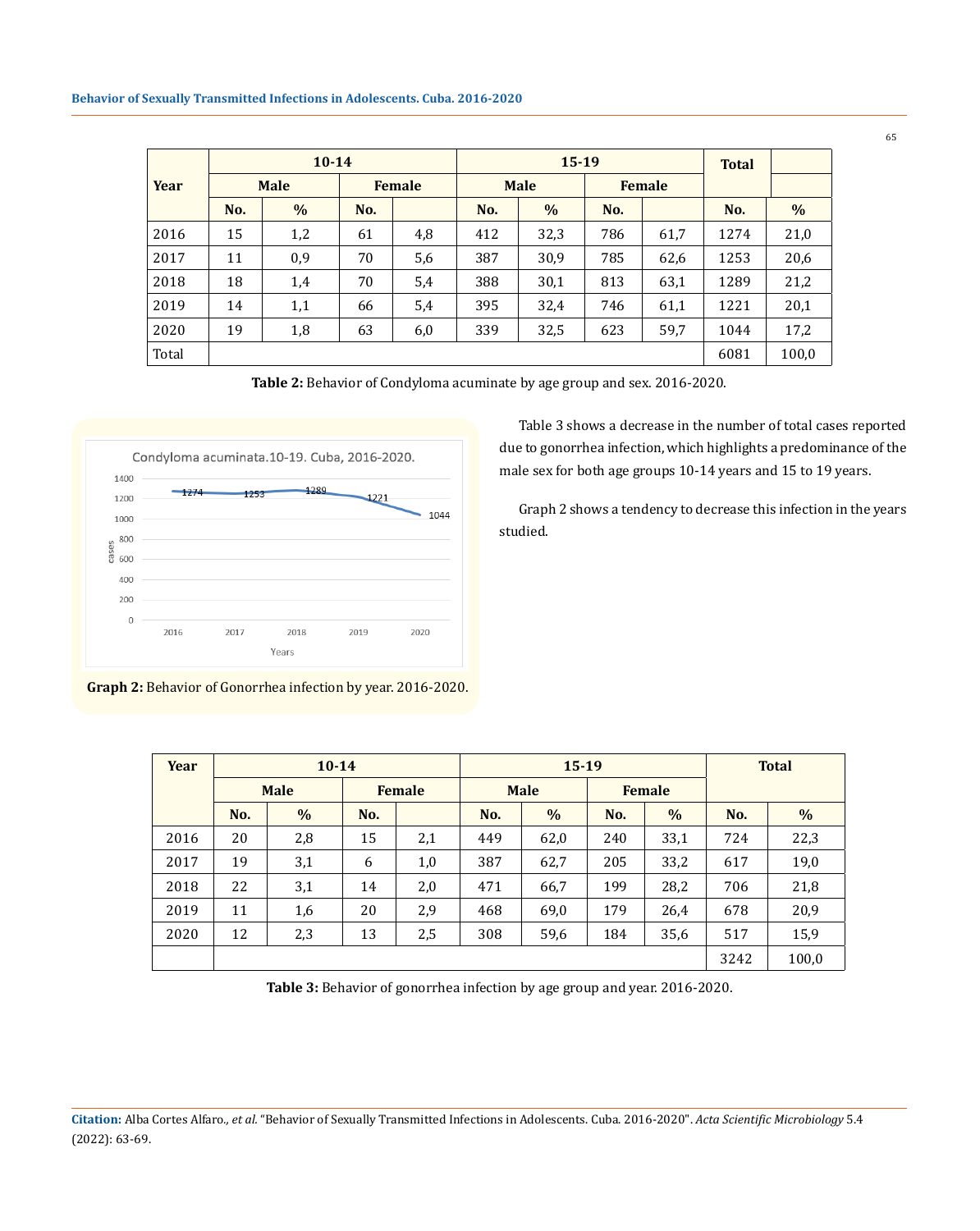

When analyzing the behavior of genital herpes simplex infection by age and year of occurrence table 4, we found a predominance of the male sex in the ages of 15 to 19 years. Between 2016 and 2020, 692 cases were diagnosed in adolescents. Between 2016 and 2019 the cases ranged from 151 to 140 but in 2020 the report was lower with 109.

## **Discussion**

The adolescent population in Cuba represents 11.92% and attention to them has been important in the sectors of the Ministries of Education and Public Health [7].

|       |             | $10 - 14$     |               |     |             | $15 - 19$ | <b>Total</b> |      |     |               |
|-------|-------------|---------------|---------------|-----|-------------|-----------|--------------|------|-----|---------------|
| Year  | <b>Male</b> |               | <b>Female</b> |     | <b>Male</b> |           | Female       |      |     |               |
|       | No.         | $\frac{0}{0}$ | No.           |     | No.         | $\%$      | No.          |      | No. | $\frac{0}{0}$ |
| 2016  | 11          | 7,7           | 5             | 3,5 | 35          | 24,5      | 92           | 64,3 | 143 | 20,7          |
| 2017  | 7           | 5,0           | 13            | 9,3 | 39          | 27,9      | 81           | 57.9 | 140 | 20,2          |
| 2018  | 4           | 2,7           | 12            | 8,1 | 46          | 30,9      | 87           | 58,4 | 149 | 21,5          |
| 2019  | 10          | 6,6           | 10            | 6,6 | 51          | 33,8      | 80           | 53,0 | 151 | 21,8          |
| 2020  | 7           | 6,4           | 9             | 8,3 | 33          | 30,3      | 60           | 55,0 | 109 | 15,8          |
| Total |             |               |               |     |             |           |              |      | 692 | 100,0         |

**Graph 2:** Behavior of Gonorrhea infection by year. 2016-2020.

**Table 4:** Behavior of genital herpes simplex infection by age and year. 2016-2020.

Sexually transmitted diseases (STDs) or sexually transmitted infections (STIs) are infections that are transmitted from one person to another through sexual contact. Contact is usually vaginal, oral or anal. But sometimes they can be transmitted through other intimate physical contact. This is because some STDs, such as herpes and HPV, are transmitted by skin-to-skin contact.

One of the causes of STIs in adolescents is child violence or child abuse. The authors consider that when STI is diagnosed in adolescents, it is present in addition to sexual abuse, physical abuse and psychological or emotional abuse. The authors agree with Barbero Funks regarding the characteristics of the victimization process and quoting María Amelia Acevedo places them at risk due to the high probability of suffering the violation of human rights: Right to life, health, food, education, security [15-17]. It really is the worst form of human rights violation.

It is a growing phenomenon of global connotation that encompasses complex forms. It is a phenomenon that affects all social and cultural strata. Worldwide it is described that increase in figures related to sexual abuse with figures of 20-30% during childhood in the female sex, although in men it is spoken in 10%. Alarming numbers ranging from 39 to 83% in disabled girls [18-20].

In Latin America: Only one in three cases of sexual abuse is reported, and 80% of these complaints correspond to girls and adolescents. In the Caribbean region: 11% of adolescent women report being victims of sexual abuse [21,22].

Studies on family health in cases of sexual abuse have shown significant association with dysfunctional families: Unadjusted parents, not socially adapted, presence of marital conflicts and/or with the rest of the family. Low school level, poor accommodation, overcrowding prevail. Existence of addictions such as alcoholism or drug use [17].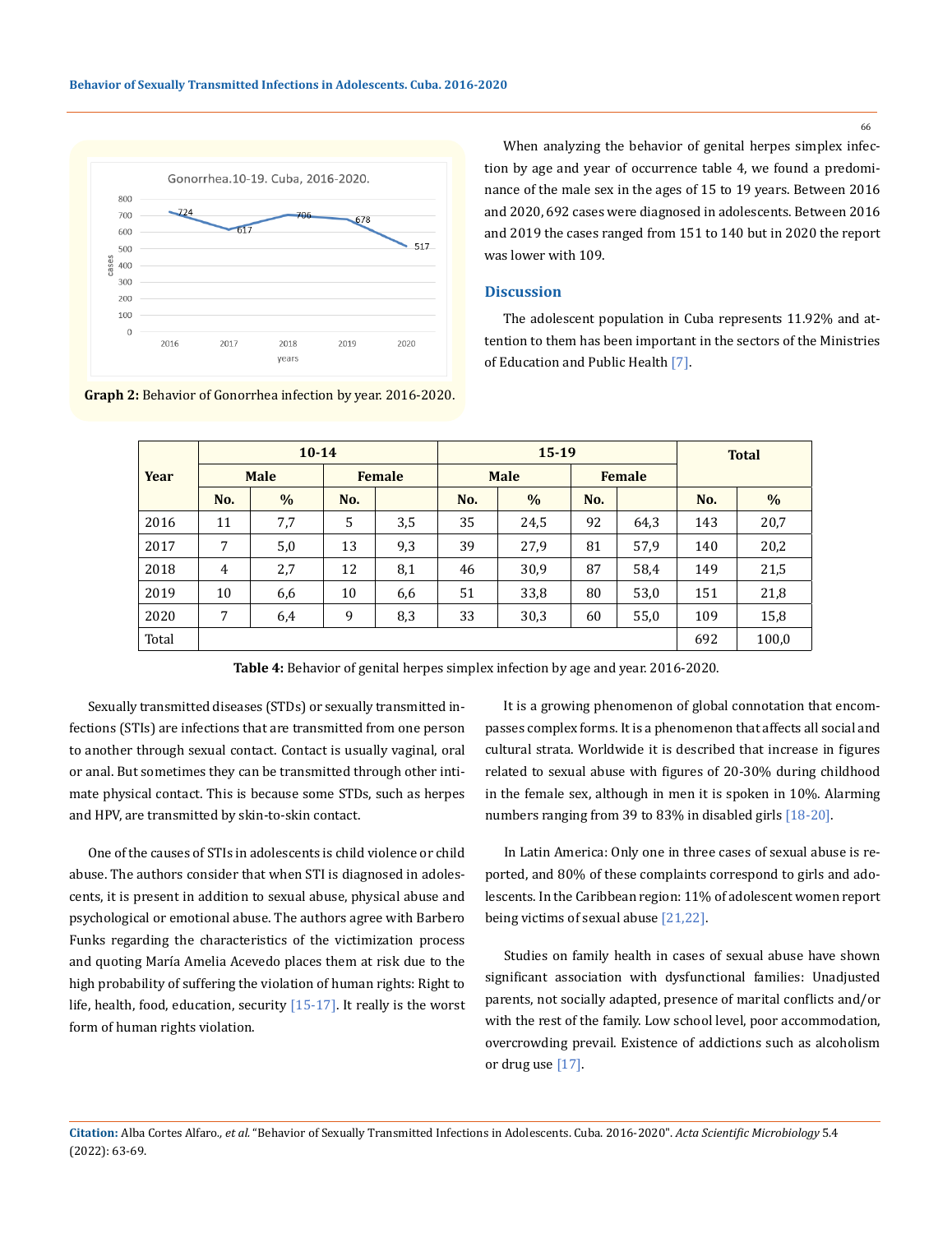The largest percentage corresponds to acute aggression with a predominance of lewd abuse. It could be considered that they are victims of this social and family environment  $[23]$ .

When the fact is made known either by confession of witnesses or by suspicion of relatives, a criminal investigation process is initiated. In the different procedural acts that take place during the investigation phase, the revictimization or secondary victimization of the minor can be provoked [24].

The main elements that generate the revictimization are: the delay of the actions and multiplicity of explorations prior to the designed process, the presence of the victim during the formulation of the complaint and the obtaining of his testimony in addition to the practice of examinations or legal medical expertise necessary to perform [24].

In Cuba, the Centers for the Protection of Children and Adolescents (CPNNA), responsible for the comprehensive care of minors who are victims of child sexual abuse, advocate that the conditions and elements that lead to secondary victimization be eliminated after the physical and mental well-being of the adolescent.

Taking into account the political will of the Cuban Government as a signatory to the Convention and in compliance with the provisions of article 8 of the Optional Protocol to the Convention, methodologies for the protection and care of minors who are victims of sexual abuse were developed. Hard work is done to offer specialized treatment in criminal prosecution that causes the secondary victimization of adolescents mostly victimized by society or domestic or gender violence that are generally exposed [25].

However, it has been identified that adolescents do not have in many cases, adequate sex education, so they are a risk group par excellence to contract sexually transmitted infections or in another plane they can also reach an early maternity or paternity for which they are neither objectively nor subjectively prepared [1-5].

The processes of sti/HIV/AIDS prevention, as well as sexuality education and the gender approach, are programs prioritized by the Cuban state and government, taking into account the behavior of the HIV epidemic and the most frequent problems of sexual life that adolescents, young people and other vulnerable groups still present [6].

We believe that educational interventions are necessary with the incorporation of a participatory methodology, which allows reflection from the bottom up, which involves the social-community level, and above all personal, from where the seeds for change begin to take shape [14,15].

These instruments should integrate not only the gender perspective, but also broaden the vision and understand that existing generic relationships outline a form of development and participation. Gender, sustainability and participation must be three moments that are linked in the same process [25-32].

They are included within the proposals of the Sustainable Development Goals in the post-2015 development agenda: "Transforming our world: the 2030 Agenda for Sustainable Development" and determined in the Guidelines of the economic and social policy of the Party and the Revolution [33-35].

- Objective 3. Ensure healthy living and promote well-being for all at all ages.
- Objective 4. Ensure inclusive, equitable and quality education and promote lifelong learning opportunities for all.
- Objective 5. Achieve gender equality and empower all women and girls.
- Objective 16. Promote peaceful and inclusive societies for sustainable development, facilitate access to justice for all and build effective, accountable and inclusive institutions at all levels.

The authors consider that the working guidelines should be aimed at:

- To promote existing family planning and reproductive risk services and to develop new services in institutions that respond to identified needs.
- Improve the management and control of preconceptional reproductive risk.
- Improve the performance of staff who relate to family planning and reproductive health in particular the doctor, the family nurse.
- Facilitate the integration and complementarity of the activities of the sectors involved in the areas related to family planning and the promotion of equality between men and women.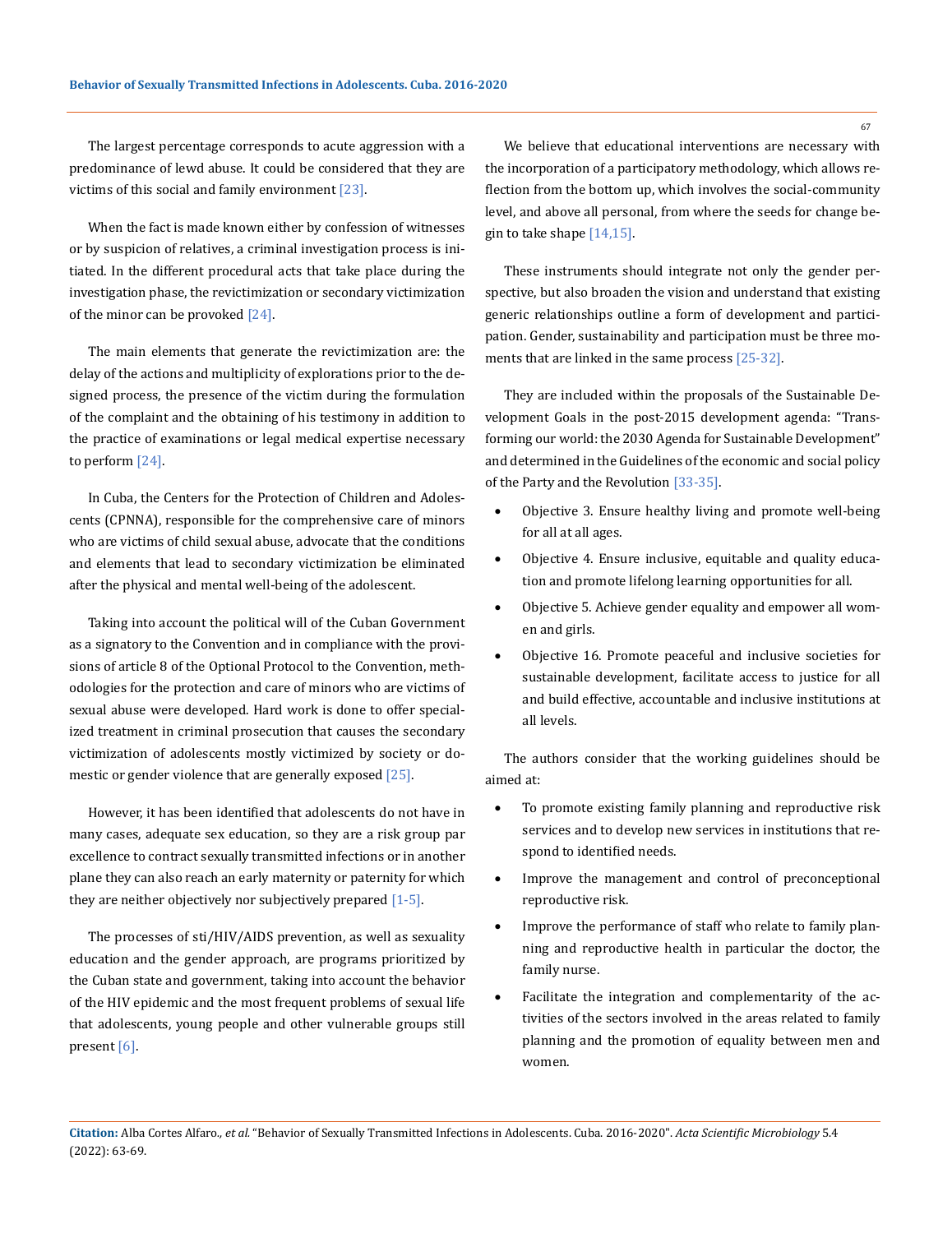- Improve knowledge and encourage reflection and participation of the individual, the couple, the family and the community in aspects related to family planning, so that they adopt responsible behavior in this area:
- Provide knowledge, guidance and services to groups of adolescents and young people responding to their needs in relation to comprehensive health.
- Great importance is attributed to the medical-pedagogical integration with a comprehensive sexuality education with quality.

#### **Conclusions**

- There is a tendency to decrease STIs in Cuba in terms of Syphilis, Condyloma Acuminate, Blenorrhagia and Genital Herpes Simplex.
- The female sex was the most affected in Syphilis, Condyloma Acuminate and Genital Herpes Simplex. Blenorrhagia is reported with a higher incidence in males.
- Interdisciplinarity and intersectorality in health promotion and prevention for STIs/HIV/AIDS in adolescents should be encouraged.

## **Bibliography**

- 1. Cruz Sánchez F., *et al*. "Childcare in adolescence". Havana: Ministry of Public Health (2014): 15.16.
- 2. Cruz Sánchez F., *et al*. "Adolescencia". Pediatrics, Havana: Medical Sciences (2011).
- 3. Guerrero Borrego N and Pérez Enríquez M. "Integral Education of sexuality in childhood, adolescence and youth. Conceptual approach". In Guerrero Borrego N. Reflections and views on sexuality in childhood, adolescence and youth. Havana: CENESEX (2016): 21.
- 4. Rodríguez Alonso B., *et al*. "Health promotion and self-care". In: La puericultura en la adolescencia. Ministry of Public Health. Havana (2014): 152-153.
- 5. Sam Soto S., *et al*[. "Sexual behavior and contraception in ado](https://www.researchgate.net/publication/287070298_Sexual_behaviour_and_contraception_in_adolescents)lescence". *[Acta Pediátrica de México](https://www.researchgate.net/publication/287070298_Sexual_behaviour_and_contraception_in_adolescents)* 35.6 (2014): 490-498.
- 6. Santillano Cardenas I. "Comprehensive sexuality education in childhood, adolescence and youth. Conceptual approach". In Guerrero Borrego N. Reflections and views on sexuality in childhood, adolescence and youth. Havana: CENESEX (2016): 45.
- 7. Morales Ojeda R. "Universal health coverage". Cuban experience (2015).
- 8. Cutiè E. "Sexually transmitted infections". Obstetrics and gynecology. Havana: Medical Sciences (2004).
- 9. Poisons AW., *et al*. "Manual for the Control of Communicable Diseases". 16ed. Washington, DC: PAHO/WHO, 2015 (Scientific Publication No.564) (2015).
- 10. WHO. "Sexually transmitted infections". Fact sheet 110 (2016).
- 11. UNAIDS WHO. "Situation of the AIDS epidemic". AIDS in numbers (2015).
- 12. World Health Organization. "Sexually Transmitted Infections". USA (2016).
- 13. Statistical Health Yearbook. "Ministry of Public Health". Cuba (2019).
- 14. "National Strategic Plan for the prevention and control of STIs, HIV and hepatitis. 2019-2023". Collective of authors. Ministry of Public Health of Cuba. Havana. Cuba (2019).
- 15. Barber Fuks L. "Sexual abuse of children in the family. Current lines of research. In sexual abuse in childhood". Compilation by Volnovich J R. Editorial CENESEX. Havana. (2016).
- 16. United Nations. Human Rights Indicators. Guide to Measurement and Application. (2012).
- 17. Peñate Leiva A I., *et al*. "Cuban adolescents and young people in the areas of family and couple. Systematization of an experience. 2015 – 2019". Editorial Centro de Estudios Sobre la Juventud, (2020).
- 18. [López Sánchez F. "Child abuse and sexual abuse. New way of](https://www.cdc.gov/violenceprevention/childsexualabuse/fastfact.html)  [raising the issue". In sexual abuse in childhood. Compilation by](https://www.cdc.gov/violenceprevention/childsexualabuse/fastfact.html)  [Volnovich J R. Editorial CENESEX. Havana \(2016\).](https://www.cdc.gov/violenceprevention/childsexualabuse/fastfact.html)
- 19. [World Health Organization. "Sexually transmitted infections".](https://www.who.int/es/news-room/fact-sheets/detail/sexually-transmitted-infections-(stis))  [Fact sheet No. 110 \(2016\).](https://www.who.int/es/news-room/fact-sheets/detail/sexually-transmitted-infections-(stis))
- 20. ["Joint United Nations Programme on HIV/AIDS. Prevention](https://www.cdc.gov/hiv/spanish/basics/index.html)  [gap report". Geneva: UNAIDS; \(2016\).](https://www.cdc.gov/hiv/spanish/basics/index.html)
- 21. OIJ and others. "Youth and Development: New Challenges with the Youth of Ibero-America" (2008).
- 22. "Adolescents from Latin America and the Caribbean speak out against HIV Conclusion of the 1<sup>st</sup> meeting of Latin America and the Caribbean of Adolescents". (2019).

**Citation:** Alba Cortes Alfaro*., et al.* "Behavior of Sexually Transmitted Infections in Adolescents. Cuba. 2016-2020". *Acta Scientific Microbiology* 5.4 (2022): 63-69.